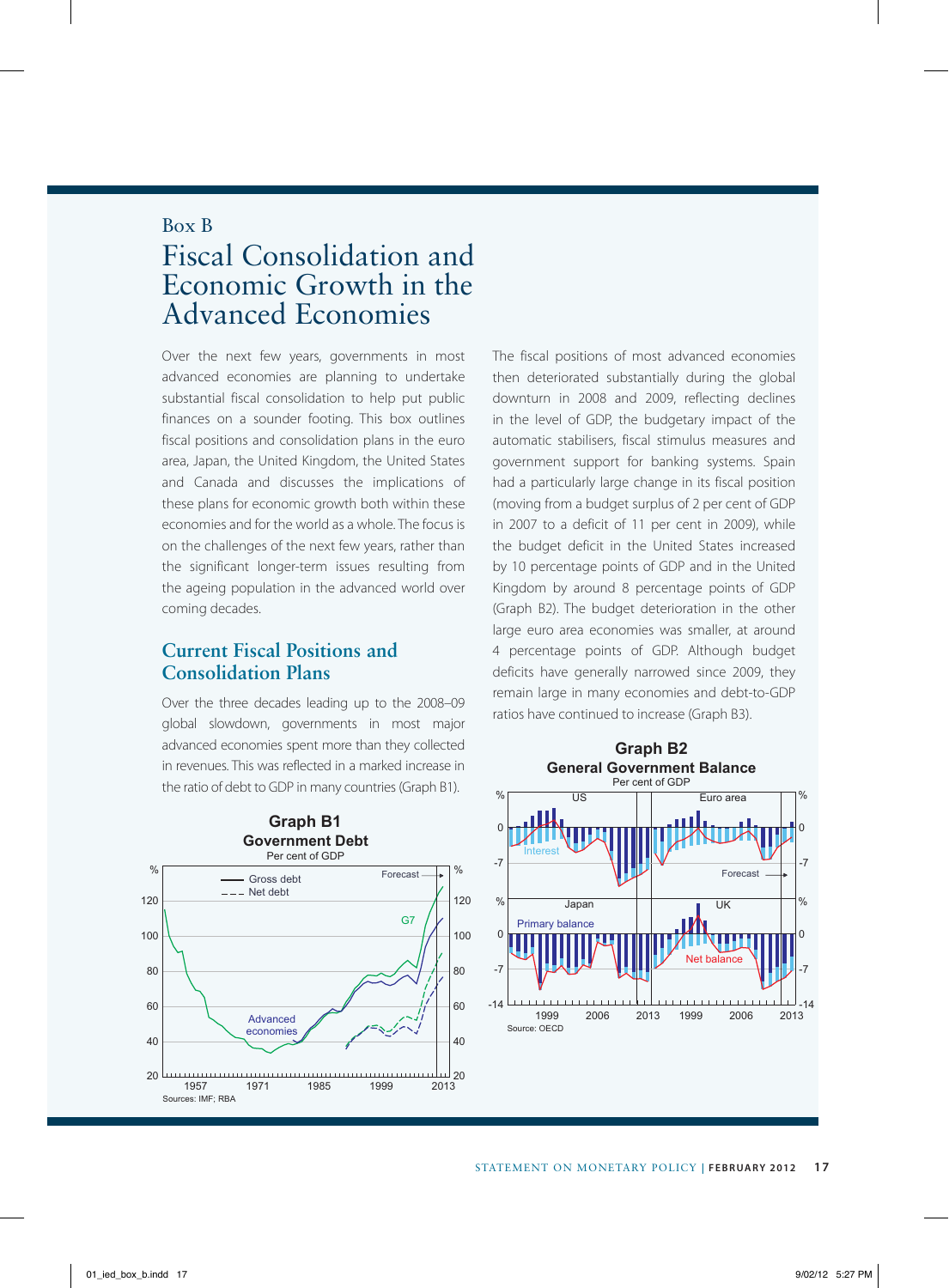

Table B1 provides estimates of the size of the fiscal consolidation expected to occur in the major advanced economies in 2012 and 2013. These figures are largely based on published International Monetary Fund (IMF) estimates and contain some judgement on the likelihood that legislated and announced fiscal plans will be implemented. Most notably, in the case of the United States current federal legislation implies a fiscal consolidation in the next couple of years equivalent to 5 percentage points of GDP; the IMF assumes that 3 percentage points of fiscal consolidation will actually occur, across all levels of government.

Changes in overall government budget balances can arise from discretionary policy actions, 'automatic' fiscal responses to the economic cycle, and changes in interest payments. The change from discretionary actions (which are reflected in forecast changes in the cyclically adjusted primary balance) provides a widely used measure of fiscal consolidation. On this basis, the size of the fiscal consolidation over the next two years is estimated at around 2½ to 4 per cent of GDP in the United States, the United Kingdom, Italy and Spain. Estimates of fiscal consolidation in Germany, France and Canada are about half this size, while the consolidation in Japan is expected to

|                            | <b>Net</b><br>debt | <b>Budget balance</b> |        |       | Change in budget balance<br>2011 to 2013              |  |
|----------------------------|--------------------|-----------------------|--------|-------|-------------------------------------------------------|--|
|                            |                    | Per cent of GDP       |        |       | Percentage points of GDP                              |  |
|                            | 2011               | 2011                  | 2013   | Total | Cyclically adjusted<br>primary balance <sup>(a)</sup> |  |
| Euro area                  | 61                 | $-4.3$                | $-2.9$ | 1.4   | 2.3                                                   |  |
| – Germany                  | 51                 | $-1.1$                | $-0.1$ | 1.0   | 1.3                                                   |  |
| $-$ France                 | 63                 | $-5.7$                | $-4.4$ | 1.3   | 1.5                                                   |  |
| $-$ Italy                  | 100                | $-3.9$                | $-2.3$ | 1.6   | 3.9                                                   |  |
| – Spain                    | 46                 | $-8.0$                | $-6.3$ | 1.7   | 3.4                                                   |  |
| <b>United States</b>       | 74                 | $-9.5$                | $-6.4$ | 3.1   | 2.6                                                   |  |
| Federal law <sup>(b)</sup> | 62                 | $-8.7$                | $-3.7$ | 5.0   | 5.1                                                   |  |
| Japan                      | 128                | $-10.1$               | $-8.8$ | 1.3   | 0.5                                                   |  |
| United Kingdom             | 62                 | $-8.6$                | $-6.5$ | 2.1   | 2.8                                                   |  |
| Canada                     | 34                 | $-4.9$                | $-3.6$ | 1.3   | 1.2                                                   |  |

**Table B1: Projections for Fiscal Consolidation**

(a) The budget balance excluding cyclical influences (automatic stabilisers), interest payments and one-off items; per cent of potential GDP

(b) Federal Government budget positions only; data are for fiscal year

Sources: Congressional Budget Office; IMF; OECD; RBA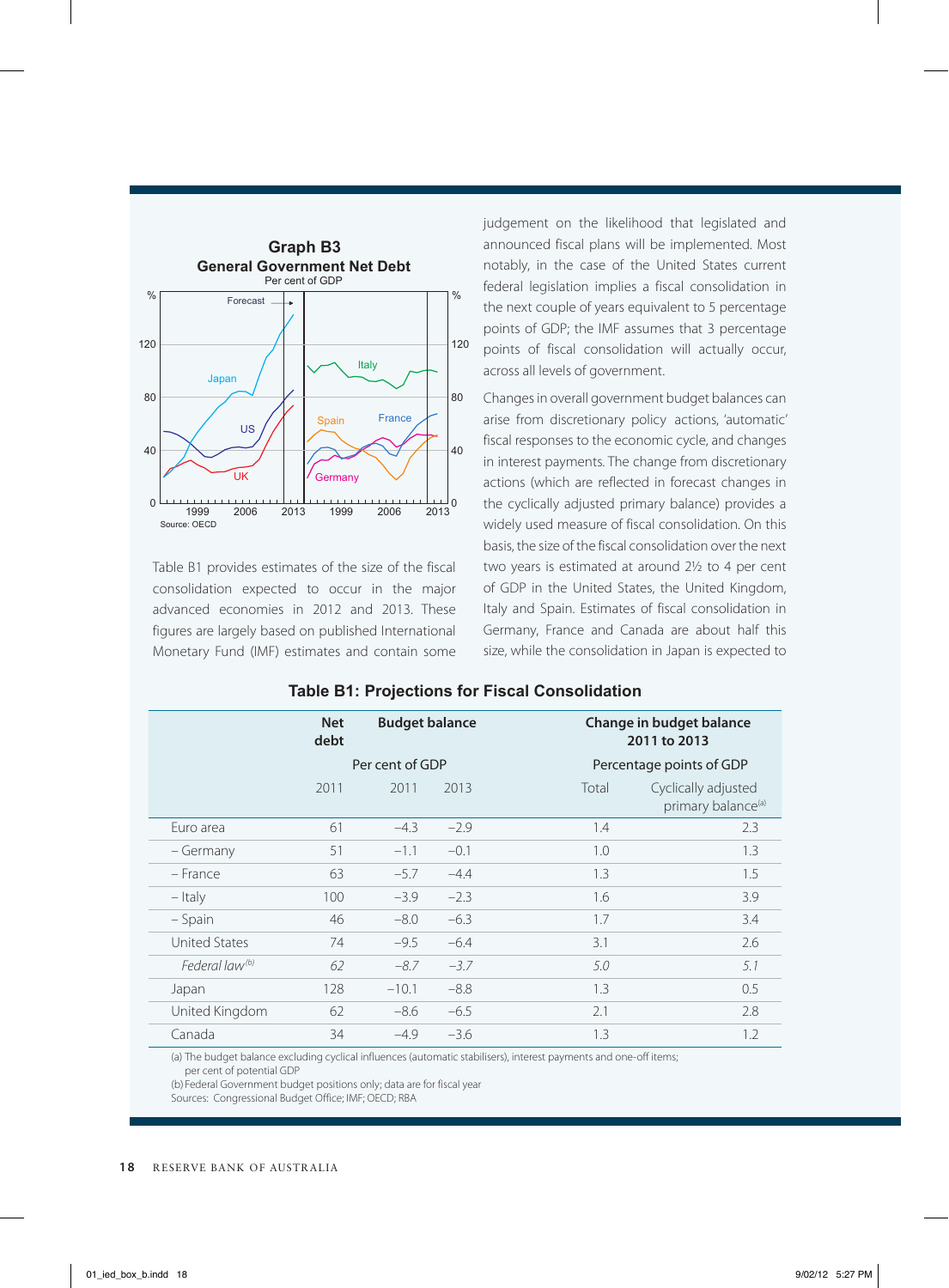be small, with government expenditure to remain elevated by repairs to buildings and infrastructure due to the March 2011 earthquake and tsunami. In aggregate, across all advanced economies, the fiscal consolidation is expected to be roughly equal in each of 2012 and 2013, with a larger euro area consolidation in 2012 broadly offset by a fiscal expansion in Japan.

While these fiscal consolidations are large, there are earlier cases of similar actions for many of these economies. However, what is particularly unusual about the current episode is the degree of synchronisation of the consolidations, with all of the eight largest advanced economies (the G7 economies plus Spain) reducing their cyclically adjusted primary deficits between 2010 and 2013. Data limitations make it difficult to be definitive, but in aggregate this appears to be the largest fiscal consolidation in at least 30 years, and possibly the largest since World War II. In addition, these fiscal consolidations are occurring when the degree of excess capacity in these economies (as measured by their aggregate output gap) is large.

The programs of fiscal consolidation generally consist of both revenue- and expenditure-side measures, though there is marked variation in the balance of these measures across countries. In the United Kingdom and Spain, consolidation is expected to occur mostly through reduced expenditures, whereas in Italy increases in revenues are expected to be more important. Increasing interest payments (relative to GDP) are expected to make the deficit reduction process more difficult in most of these economies, while the effect of the economic cycle is expected to differ across countries. Economic conditions are projected to contribute to an improvement in the fiscal position of many English-speaking countries (through a narrowing of the cyclical primary deficit), while the projections are for deteriorations in Europe and elsewhere. This in part explains why the change in the cyclically adjusted primary balance is much larger than the change in the overall deficit for Italy and Spain.

## **The Implications of Fiscal Consolidation for Growth**

The empirical evidence on whether fiscal consolidation reduces output growth in the short term is mixed. Researchers have pointed to a few cases – such as Denmark (1982–86), Ireland (1987–90), Finland (1992–98) and Sweden (1993–98) – where fiscal consolidations have been associated with strong growth. In addition, there are also some cross-country studies of many episodes of large reductions in deficits that suggest fiscal adjustments are frequently associated with stronger-thanaverage GDP growth.<sup>1</sup>

Critics of the 'expansionary consolidations' view, however, have pointed to some specific factors applying in the case studies that are most often cited. These cases were all small economies, and the episodes were typically ones where the country benefited from a large depreciation and solid economic growth in their major trading partners. In addition, a recent comprehensive crosscountry study by the IMF presents evidence that consolidations are usually associated with belowaverage growth.<sup>2</sup> In particular, the IMF study shows that consolidations equivalent to 1 per cent of GDP are associated with cumulative GDP growth being 0.6 percentage points below average after two years.

One caveat regarding this recent empirical work is that it does not control well for the initial (generally unfavourable) conditions for growth facing countries

<sup>1</sup> See, for example, Alesina A and S Ardagna (1998), 'Tales of Fiscal Adjustments', *Economic Policy*, 13(27), pp 478–545.

<sup>2</sup> Guajardo J, D Leigh and A Pescatori (2011), 'Expansionary Austerity: New International Evidence', IMF Working Paper WP/11/158.